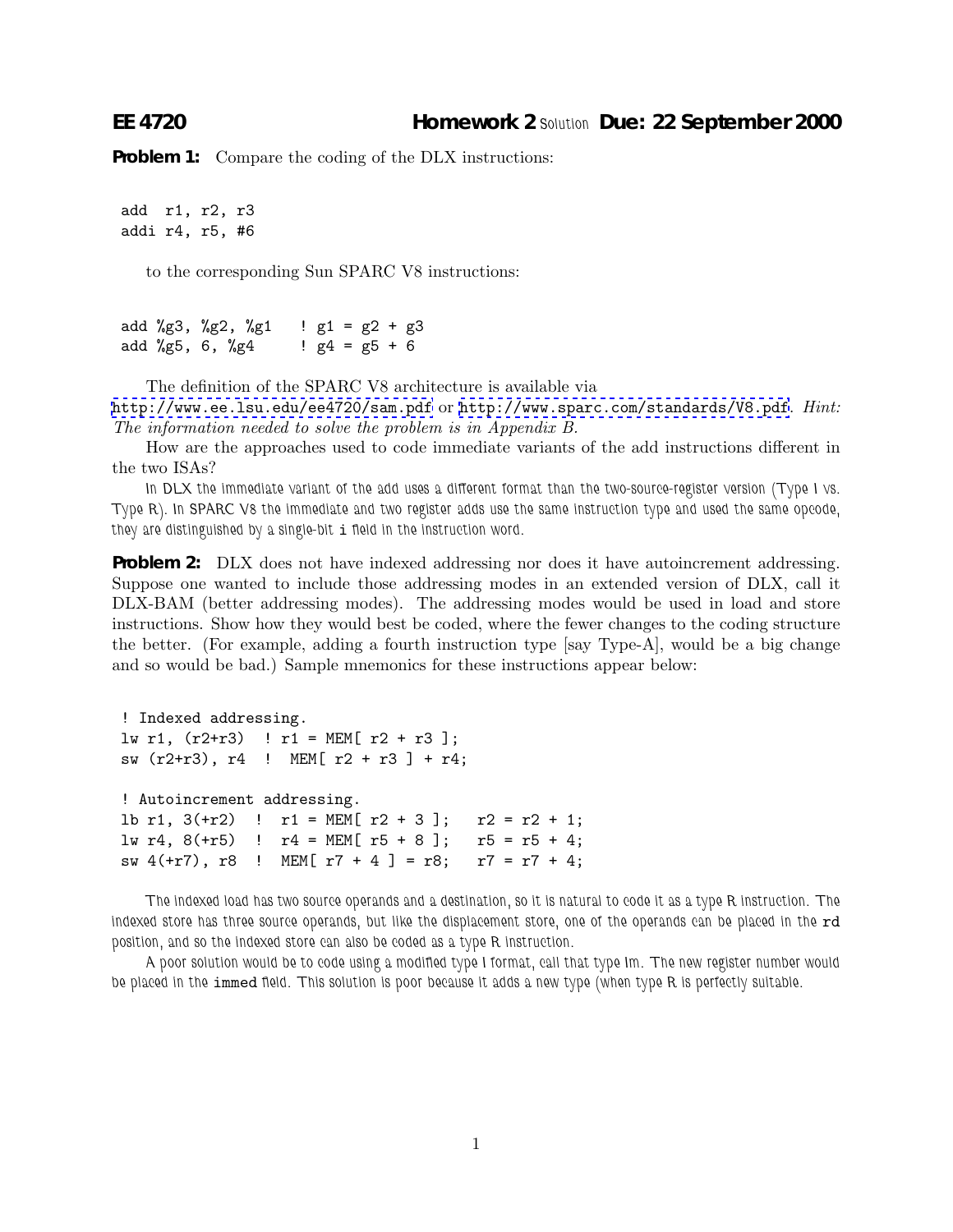**Problem 3:** Write a C program that does the same thing as the DLX program below.

```
! r2: Start of table of indices, used to retrieve elements
 ! from the character table.
 ! r4: Start of table of characters.
 ! r6: Location to copy characters to.
 ! r8: Address of end of index table.
LOOP:
 lw r1, 0(r2)
 add r3, r1, r4
 lb r5, 0(r3)
 sb 0(r6), r5
 addi r2, r2, #4
 addi r6, r6, #1
 slt r7, r2, r8
 bneq r7, LOOP
    Solution template available via: http://www.ee.lsu.edu/ee4720/2000f/hw02.c
    There are two solutions below, a compact one, and one that's easier to understand.
void
untangle(int *r2, char *r4, char *r6, int *r8)
{
  do \{ *r6++ = r4[*r2++]; \} while (r2 < r8);
}
void
untangle_easy(int *r2, char *r4, char *r6, int *r8)
{
  do {
    int table_index = *r2;
   char c = r4[table_index];* r 6 = c;/* Because r2 is declared int* the line below adds 4 (sizeof(int) = 4
       on Solaris 2.6) to r2. */
    r2 = r2 + 1;
    /* Because r6 is declared char* the line below adds 1 (sizeof(char) = 1
       probably by definition) to r6. */
    r6 = r6 + 1;} while (r2 < r8);
}
```